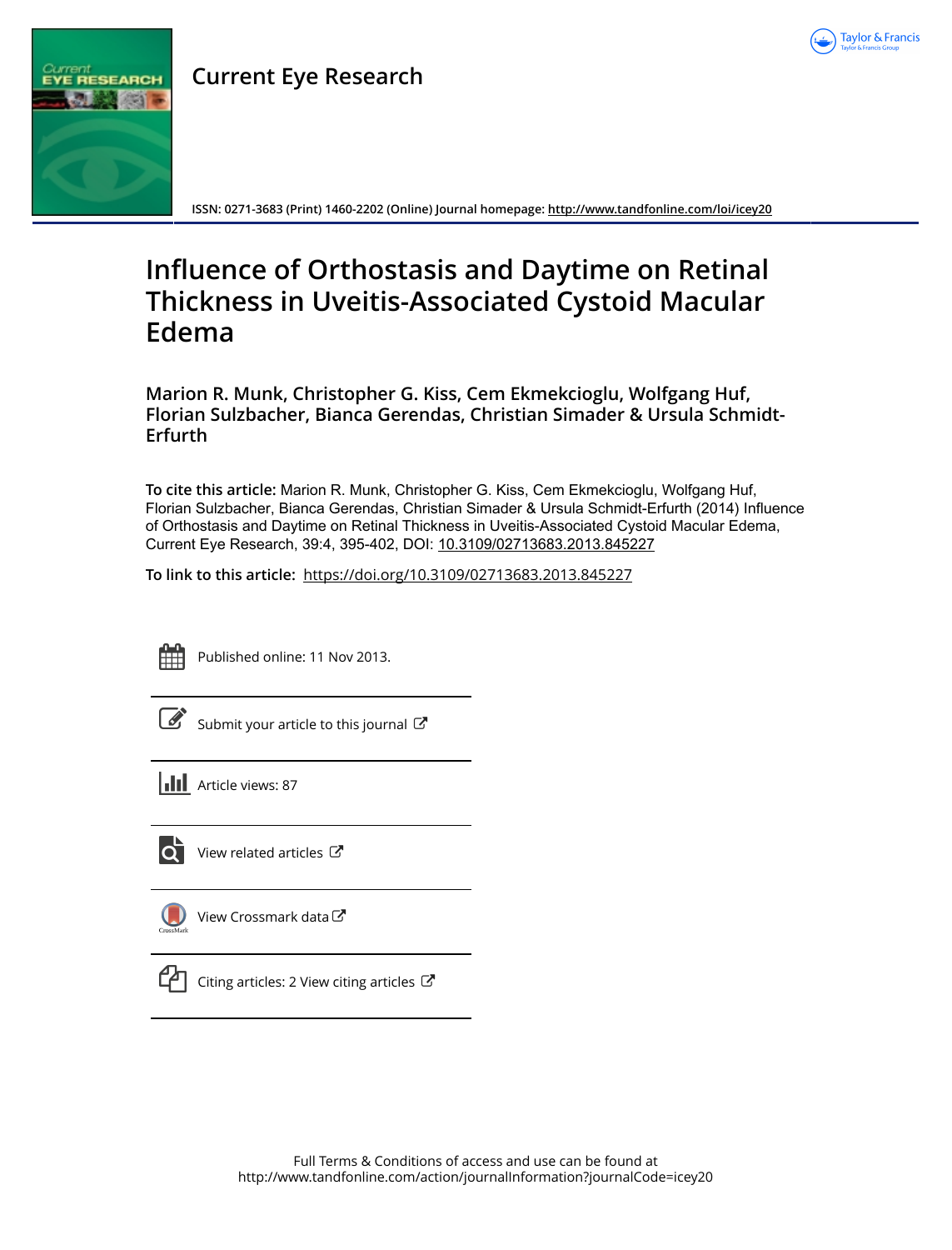## ORIGINAL ARTICLE

## Influence of Orthostasis and Daytime on Retinal Thickness in Uveitis-Associated Cystoid Macular Edema

Marion R. Munk<sup>1</sup>, Christopher G. Kiss<sup>1</sup>, Cem Ekmekcioglu<sup>2</sup>, Wolfgang Huf<sup>3</sup>, Florian Sulzbacher<sup>1</sup>, Bianca Gerendas<sup>1</sup>, Christian Simader<sup>1</sup>, and Ursula Schmidt-Erfurth<sup>1</sup>

 $^{\rm 1}$ Department of Ophthalmology, Medical University of Vienna, Vienna, Austria,  $^{\rm 2}$ Institute of Environmental Health, Center for Public Health, Medical University of Vienna, Vienna, Austria, and <sup>3</sup>Center for Medical Physics and Biomedical Engineering, Medical University of Vienna, Vienna, Austria

#### ABSTRACT

Aim: To identify influence of orthostasis and daytime on retinal-thickness in cystoid-macular-edema (CME) using SD-OCT.

Methods: In this cross-sectional study 18 eyes with uveitis-associated CME (uvCME) were included. Orthostaticchanges of retinal-thickness were analyzed using a Cirrus<sup>TM</sup> SD-OCT. Retinal-thickness was measured with patients lying horizontally on their side, followed by a fast sitting-up and OCT-measurement in sitting-position. Diurnal-change in thicknesses were assessed by Spectralis<sup>TM</sup> OCT between 8 AM and 8 PM.

Results: Approximately 20s elapsed between position-change and the following OCT-measurement. In horizontal-position, the mean central retinal thickness (CRT) was  $496 \pm 37 \,\rm \mu m$ , in upright position, the mean CRT was reduced to 412  $\pm$  43 µm ( $p$  = 0.032), thus position-change led to a 17% decrease in CRT. None of the other ETDRS-subfields showed a statistically significant decrease in thicknesses ( $p > 0.05$ ). In the second experiment, diurnal-CRT decreased over time, whereas the main decrease happened in the morning (8 a.m.  $559 \pm 35 \,\mu$ m,  $12 \,\text{p.m.}$   $533 \pm 36 \,\mu$ m,  $4 \,\text{p.m.}$   $538 \pm 32 \,\mu$ m,  $8 \,\text{p.m.}$  $551 \pm 38 \,\mu$ m,  $p = 0.01$ ). Thicknesses in all other ETDRS-subgrids did not decrease statistically significantly.

Conclusions: Intraretinal-fluid in uvCME may show a high mobility: CRT decreases within seconds after a patient changes position, indicating that position effects retinal-thickness. Main diurnal-decrease in CRT occurs before noon, which is likely due to a position-change in the morning. Patient-population (walk-in patients versus hospitalized, lying patients) and previous waiting-position should be considered when interpreting retinal-thickness in clinical-practice.

Keywords: Circadian rhythm, CME, cystoid macular edema, diurnal changes, intraretinal fluid distribution, orthostasis

#### INTRODUCTION

Cystoid macular edema (CME), which results in impaired vision, is associated with many ophthalmic diseases. $<sup>1</sup>$  $<sup>1</sup>$  $<sup>1</sup>$  Although the exact mechanisms by which it</sup> develops are not clear, CME in uveitis is known to be caused by an increase in retinal vascular permeability mediated by a variety of inflammatory agents. $2$  In 1982, a circadian change in visual acuity (VA) was reported in patients suffering from  $CME<sub>i</sub><sup>3</sup>$  $CME<sub>i</sub><sup>3</sup>$  $CME<sub>i</sub><sup>3</sup>$  which was proposed to be caused by a diurnal variation in retinal thickness. More than 20 years later, a diurnal variation in central retinal thickness (CRT) was demonstrated in diabetic macular edema (DME). $4$  A subsequent study in which Stratus<sup>TM</sup> optical coherence tomography (OCT) was used showed a similar change but only in patients with

**2014** 

Correspondence: Christopher Kiss, MD, Department of Ophthalmology, Medical University of Vienna, Waehringer Guertel 18-20, A-1090 Vienna, Austria. Tel: +43-40400-7948. Fax: +43-40400-7932. E-mail: christopher.kiss@meduniwien.ac.at Received 7 April 2013; revised 8 August 2013; accepted 12 September 2013; published online 11 November 2013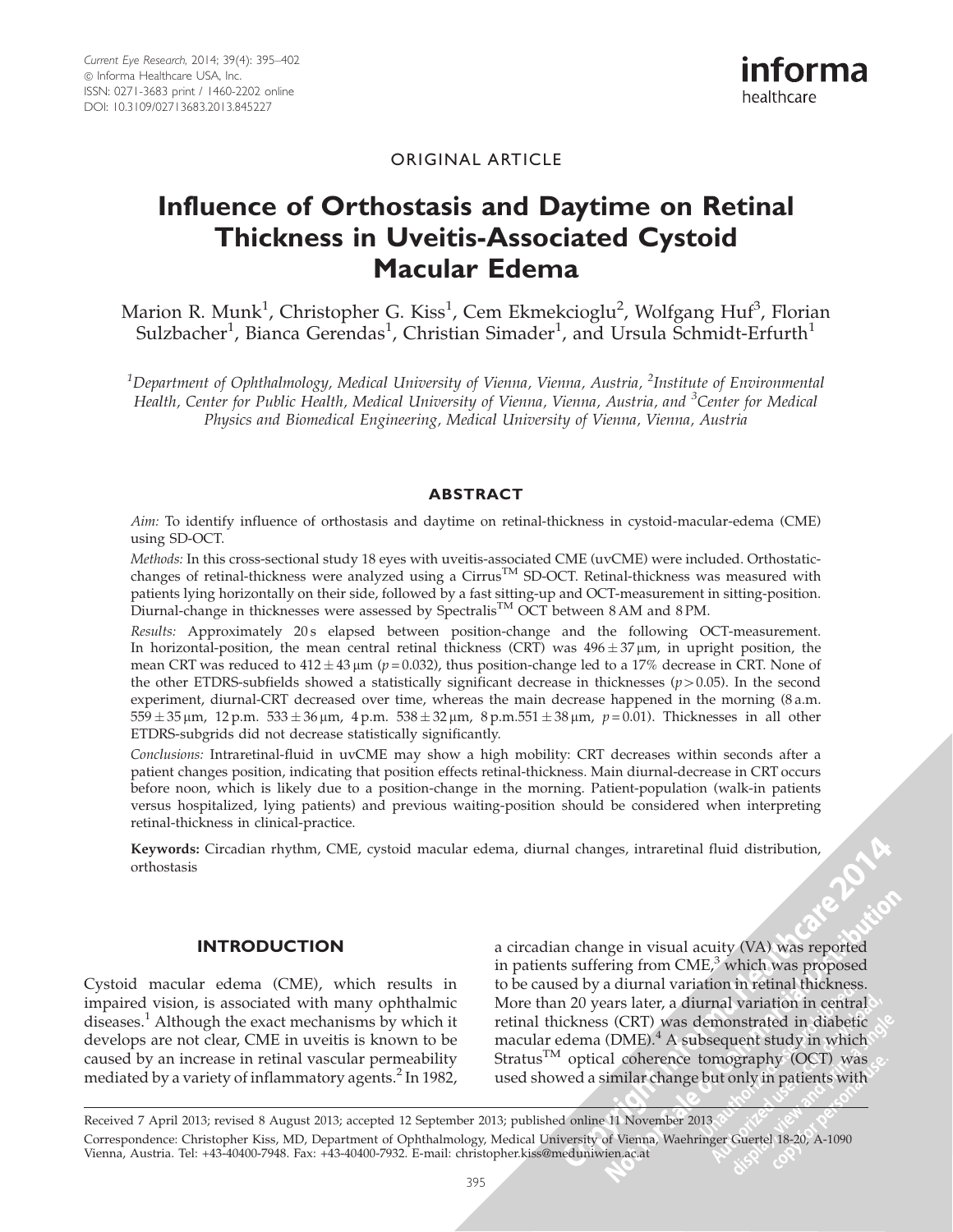DME whose CRT was more than  $300 \,\mu m$  in the morning.<sup>[5](#page-7-0)</sup> Today's high resolution spectral-domain (SD) OCTs like those from Spectralis and Cirrus allow a more precise retinal evaluation. In particular, the eye tracking system of the Spectralis OCT allows the exact same position of the retina to be scanned at every follow-up visit, making highly accurate evaluations of thickness changes over time possible.

Previous studies suggested that clinically relevant diurnal changes in DME and central retinal vein occlusions are most likely due to orthostatic mechan-isms.<sup>[5,6](#page-7-0)</sup> The present study was the first to analyze retinal fluid mobility during the daytime and the influence of rapid orthostatic changes on fluid distribution and retinal thickness in uveitis patients, using a new high definition SD-OCT.

Possible factors confounding retinal thickness are of great importance because CRT is still commonly used for evaluating treatment efficacy and the need for further treatment.

## **METHODS**

## Patient Selection and Setting

This observational study included 18 eyes from 16 individuals with uveitis-associated CME (uvCME), recruited at the Department of Ophthalmology, Vienna General Hospital, Medical University of Vienna. Untreated eyes with new-onset uvCME and eyes with chronic recurrent uvCME for  $\geq$ 3 months were included. To assure good image quality and accurate grading, patients with lens opacities greater than 2 in the Lens Opacities Classification System (LOCS) and active uveitis (more than  $+0.5$  anterior chamber cells and more than  $+1$  anterior chamber haze or vitreous haze according to the SUN working group classification) were excluded.<sup>[7](#page-7-0)</sup> Patients with vitreomacular traction or an epiretinal membrane on SD-OCT were also excluded. Patients presenting comorbidities which can cause CME like diabetes mellitus, vascular occlusion and age-related macular degeneration were excluded to avoid confounding factors of fluid behavior, e.g. new vessels or abnormal intravascular pressure levels. To eliminate further confounding factors an initial SD-OCT scan was graded to ensure retinal or choroidal scars/fibrosis and fibrin exudation or maculopathies were absent and that the external limiting membrane, photoreceptor layer and retinal pigment epithelium were intact. Scans were taken at a room luminescence of  $12 \text{ cd/m}^2$ . Each patient agreed to participate in the clinical study, accepted the study protocol and gave informed consent before entry. The study design adhered to the tenets of the Declaration of Helsinki, was approved by the local ethics committee and registered at clinicaltrials.gov (NCT 01299129).

Patients with a confirmed diagnosis of CME yet not receiving any treatment attended the Department of Ophthalmology at 7.15 a.m., when starting with the right eye, each eye was tested for best-corrected visual acuity (BCVA) using the ''Early Treatment Diabetic Retinopathy Study" (ETDRS) charts at  $4 \text{ m}$ .<sup>[8](#page-7-0)</sup> Pupils were then dilated and eyes examined with SD-OCT (OCT Spectralis<sup>TM</sup>, Heidelberg Engineering GmbH, Heidelberg, Germany, Software Version 1.6.5.4) at 8 am, 12 pm, 4 pm and 8 pm The orthostatic test, which measured the retinal thickness with patients in a lying followed by a sitting position was performed at 4pm using a Cirrus<sup>™</sup> SD-OCT (Software version 4.0, Carl Zeiss, Meditec Inc., Dublin, CA). The two different imaging-devices were chosen because Spectralis<sup>TM</sup> SD-OCT offers the follow-up function, ideal for the exact observation of retinal thickness changes, and  $Cirrus<sup>TM</sup> SD-OCT$  allows fast scanning in lying and sitting position, which is required to observe changes in thickness within seconds.

## Study Variables

## Diurnal Thickness Change

SD-OCT was performed by one OCT-certified ophthalmologist using a Spectralis<sup>TM</sup> OCT. Spectralis<sup>TM</sup> OCT section scans with 37 B- scans,  $20 \times 15$  and 6 mm scan-length each were performed. If necessary, a center point for accurate retinal thickness evaluation was adapted according to the foveal depression, foveal intraretinal-layer convergence, central photoreceptor detachment and optic nerve head location at the baseline visit. Scans at 12 p.m., 4 p.m. and 8 p.m. were performed with the follow-up function. Any line errors were corrected with the Heidelberg software. Retinal thickness was measured from the inner limiting membrane (ILM) to the Bruch's membrane according to the Spectralis<sup>TM</sup> OCT software. Afterwards, CRT was evaluated at the central millimeter. The remaining ETDRS subgrids were divided into inner inferior (IF), inner superior (IS), inner nasal (IN), inner temporal (IT), outer inferior (OI), outer superior (OS), outer nasal (ON) and outer temporal (OT) subfields. ETDRS volume was calculated by summing all nine ETDRS grid subfield volumes.

## Orthostatic Thickness Change

The rapid orthostatic retinal thickness measurements were performed with a  $Cirrus<sup>TM</sup>$  SD-OCT using the macular cube  $512 \times 128$  scans. The nine ETDRS subfield grid-regions listed above and the ETDRS volume were evaluated with patients in a lying and in an upright sitting position. The patients were first positioned lying horizontally with horizontal head position on their side on a tiltable examination table. The study eye was always the upper eye. Their blood pressure and pulse were measured until stable for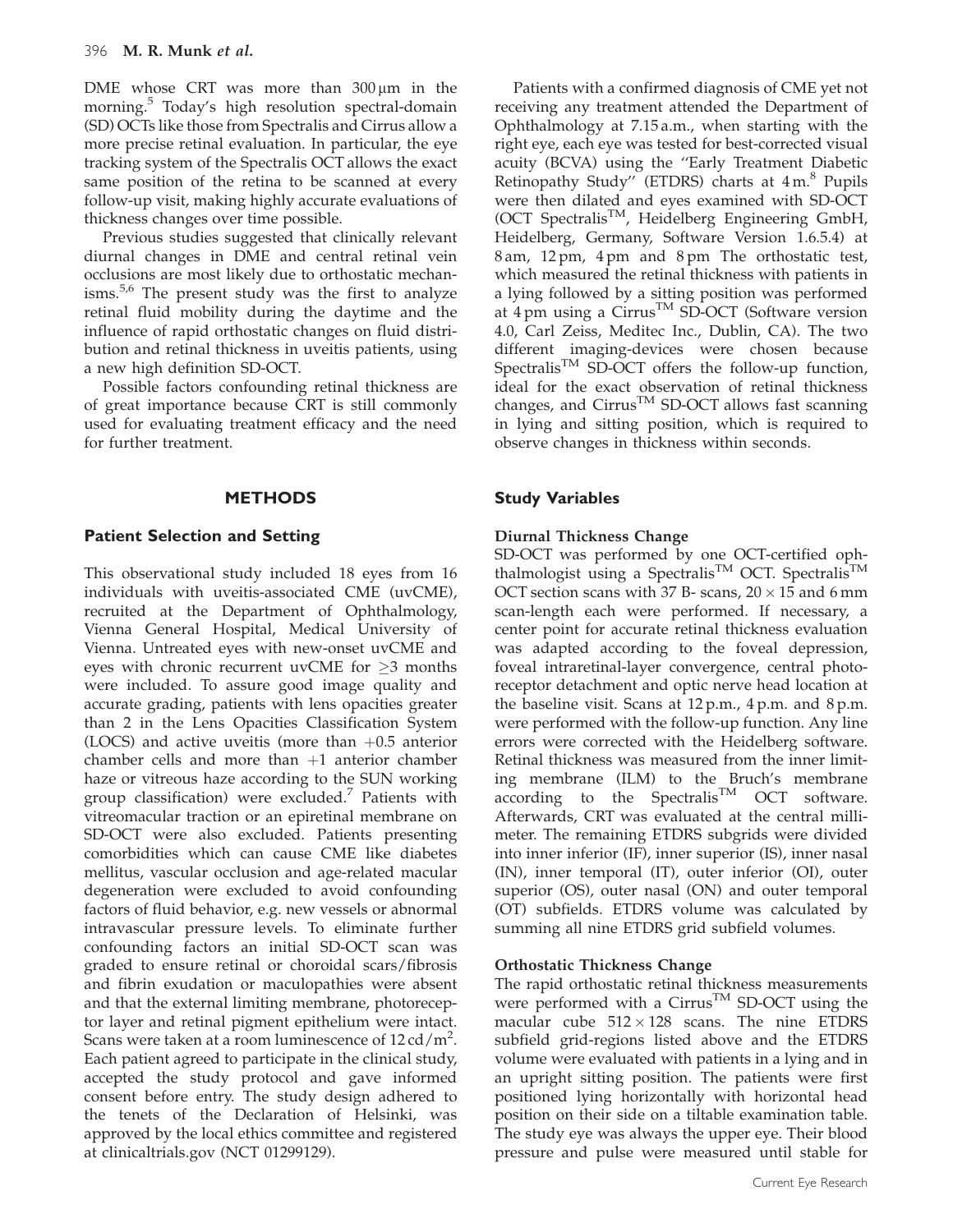

FIGURE 1. Orthostatic measurement procedure: When the left eye was scanned patients were lying on their right side. Thus, the ETDRS grid was turned 90° clockwise. When the right eye was scanned patients were lying on their left side, hence ETDRS was turned anticlockwise. Here the potential scan of a left eye is shown with the patient in a lying position.

2–3 min as usually performed in tilt table tests. Then OCT was performed while the patient was in this lying position. Afterwards, a chair was prepared and the height of the Cirrus™ OCT was adapted to the scan in normal sitting position. Patients were instructed to sit on the chair as fast as possible and SD-OCT examinations were generated as fast as possible.

The center point position and line errors were adjusted before thickness evaluation. Retinal thickness was measured from the ILM to the retinal pigment epithelium according to the Cirrus<sup>TM</sup>OCT software. The ETDRS subgrid was turned  $90^\circ$  clockwise or anti-clockwise for the thickness evaluation, according to whether the left or right eye was being scanned in lying position (Figure 1). Based on the lying position, the temporal subgrids were always the bottommost subgrids.

## Statistical Analyses

Statistical analyses were done using R (www.r-project.org) and SPSS 11.5 (SPSS Inc., Chicago, IL). Diurnal data were analyzed by repeated measures ANOVA. Both eyes were included in further statistical analyses in cases of bilateral uvCME. Data were mean-scaled because there was more than a twofold

variance in CRT between individual patients at 8 a.m. (range from  $411 \mu m$  to  $879 \mu m$ ) and therefore the mean CRT of all patients at each time point would not reflect the mean diurnal course within daytime. The mean CRT for every individual patient was then calculated by summing up CRT data for all four time points and dividing this sum by the mean. Afterwards, each single CRT value from every patient was divided by its individual mean. Subsequently, not the mean of the absolute values, but the mean of percent changes was evaluated, showing the course of diurnal variation. The significance level was set to  $\leq 0.05$ . A p-value correction with Bonferroni-Holmes was done for a multiple t-test evaluation of ETDRS subgrids, CRT and retinal volume in the orthostasis examination. Data were indicated as the mean and standard error. The median, 25% and 75% percentiles were shown in box plot graphics.

#### RESULTS

All 18 eyes of 16 patients could be included in the analysis (10 women, six men). Seven patients had new onset uvCME and nine patients had chronic recurrent uvCME with a mean duration of  $14.9 \pm 9.8$  months (mean  $\pm$  SD). Thirteen patients (72%) presented subretinal fluid and cystoid macular edema and five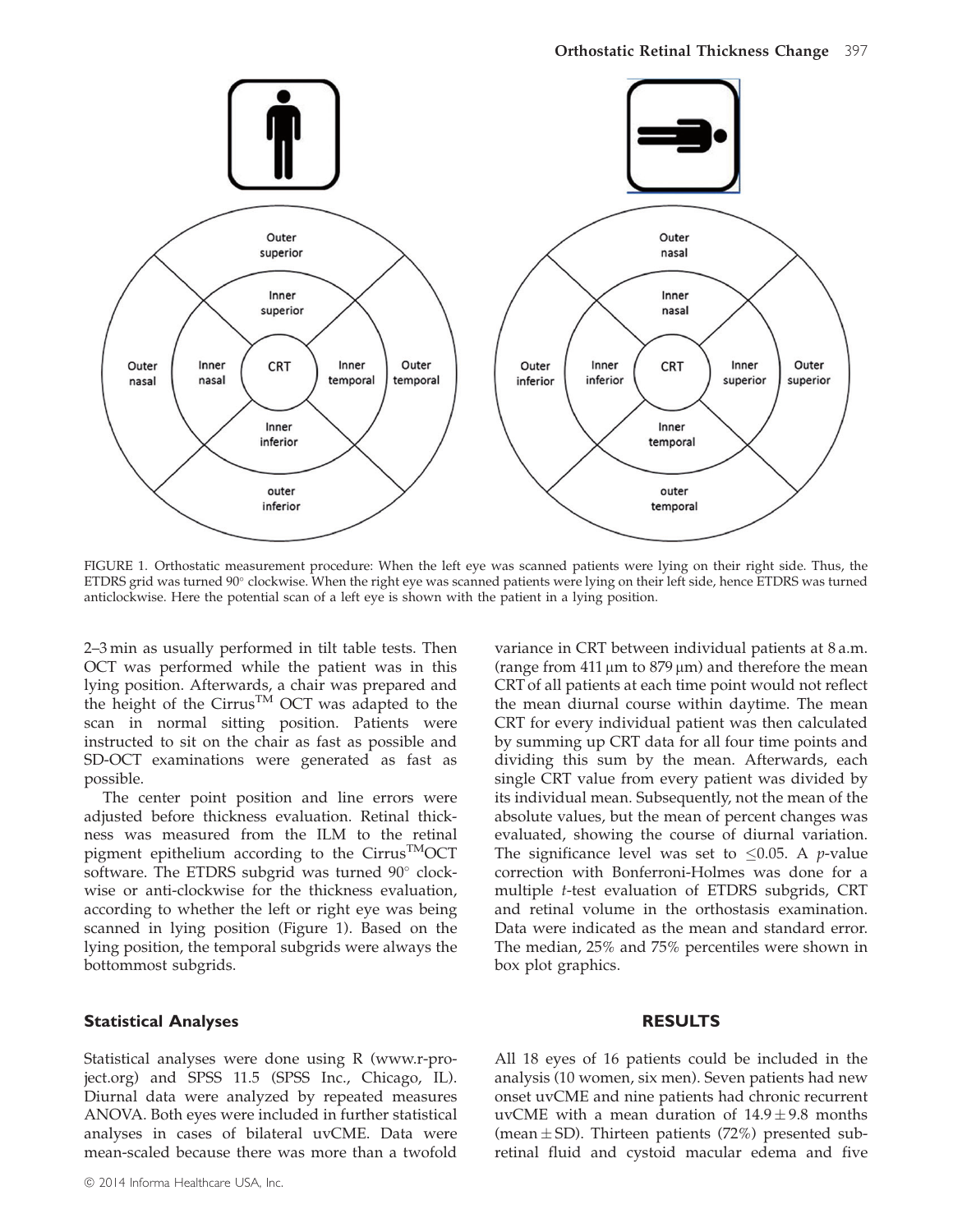patients (28%) presented with cystoid macular edema only. The mean age was  $48.2 \pm 13.5$  (mean $\pm$ SD) and the mean ETDRS BCVA was logMAR 0.53  $\pm$  0.3. Six patients had previously suffered from anterior and ten from intermediate uveitis. Two patients had ankylosing spondylitis and one rheumatoid arthritis. The three patients with systemic involvement were on stable systemic immunosuppressive therapy (two patients with anti- $TNF\alpha$  and methotrexate [MTX] and 1 with MTX and 7.5 mg prednisolone). The remaining 12 patients did not have a known systemic inflammatory disease. None of the patients received previous treatment for current uvCME. Mean rising time was 6 a.m. (range 5.20 a.m.–6.30 a.m.)

## Rapid Orthostatic Thickness Change

The total time elapse between the position change and OCT measurement was approximately 20 s. In the horizontal position, the mean CRT was 496  $\pm$  37 µm in the  $512 \times 128$  macular cube scans (median 484.5 µm, Figure 2A). In the upright position, the mean CRT was  $412 \pm 43$  µm (median 372 µm, Figure 2A), (uncorrected *p* value = 0.004, corrected  $p = 0.032$ ). None of the eight other subfields showed a statistically significant decrease in thicknesses after Bonferroni-Holmes correction for multiple testing (Table 1). The ETDRS volume also did not change statistically significantly. The mean ETDRS volume was  $12.42 \pm 0.9 \text{ mm}^3$ (median  $12.1 \text{ mm}^3$ , Figure 2B) in the lying position

and  $12.36 \pm 0.9$  mm $^3$  (median  $11.9$  mm $^3$ , Figure 2B,  $p = 0.88$ ) in the upright position (Table 1).

Absolute CRT reduction due to position change did not differ between the new onset uvCME patients and the chronic recurrent uvCME patients  $(51 \pm 25.2 \,\mathrm{\upmu m})$ versus  $62.1 \pm 35.6 \,\mu \text{m}$ ,  $p = 0.83$ ). CRT decrease is also impressively demonstrated in the Cirrus ILM-RPE map, generating a fully-fledged dent ([Figure 3](#page-5-0)).

TABLE 1. Orthostatic ETDRS subfield region and retinal volume thicknesses.

|                              | Lying<br>$(\mu m)$ | Sitting<br>$(\mu m)$ | <i>p</i> Value<br>(Bonferroni-<br>Holmes<br>corrected) |
|------------------------------|--------------------|----------------------|--------------------------------------------------------|
| Inner ETDRS field            |                    |                      |                                                        |
| <b>CRT</b>                   | $496 \pm 37$       | $412 + 43$           | $0.032*$                                               |
| Inner inferior               | $449.9 \pm 26.6$   | $407.3 \pm 34.9$     | 0.1                                                    |
| Inner superior               | $433.3 \pm 27.8$   | $426.1 + 33.8$       | 0.5                                                    |
| Inner nasal                  | $444.8 + 25.5$     | $419.8 + 29.8$       | 0.1                                                    |
| Inner temporal               | $431.8 + 31.4$     | $419.7 + 35.9$       | 0.3                                                    |
| Outer ETDRS field            |                    |                      |                                                        |
| Outer inferior               | $351.5 \pm 24.2$   | $336.1 + 22.4$       | 0.2                                                    |
| Outer superior               | $362.3 \pm 23.8$   | $355.6 \pm 26.8$     | 0.5                                                    |
| Outer nasal                  | $364.8 \pm 22.6$   | $371.5 \pm 27.2$     | 0.4                                                    |
| Outer temporal               | $324.1 + 27.1$     | $321.6 + 34.4$       | 0.9                                                    |
| ETDRS volume<br>$\rm (mm^3)$ | $12.42 + 0.9$      | $12.36 + 0.9$        | 0.8                                                    |

#### $*n < 0.05$ .

Orthostatic change in individual subfield thicknesses and in ETDRS volume in a lying compared with a sitting position. 20 s passed between these two measurements. CRT= central retinal thickness.



FIGURE 2. (A) Median of central retinal thickness (CRT in  $\mu$ m) in patients in horizontal position, and median of CRT in an upright position, measured immediately after changing to the upright position. (B) Median of retinal volume (mm<sup>3</sup>) in the patients in a horizontal position and median of retinal volume in an upright position, measured immediately after changing to the upright position.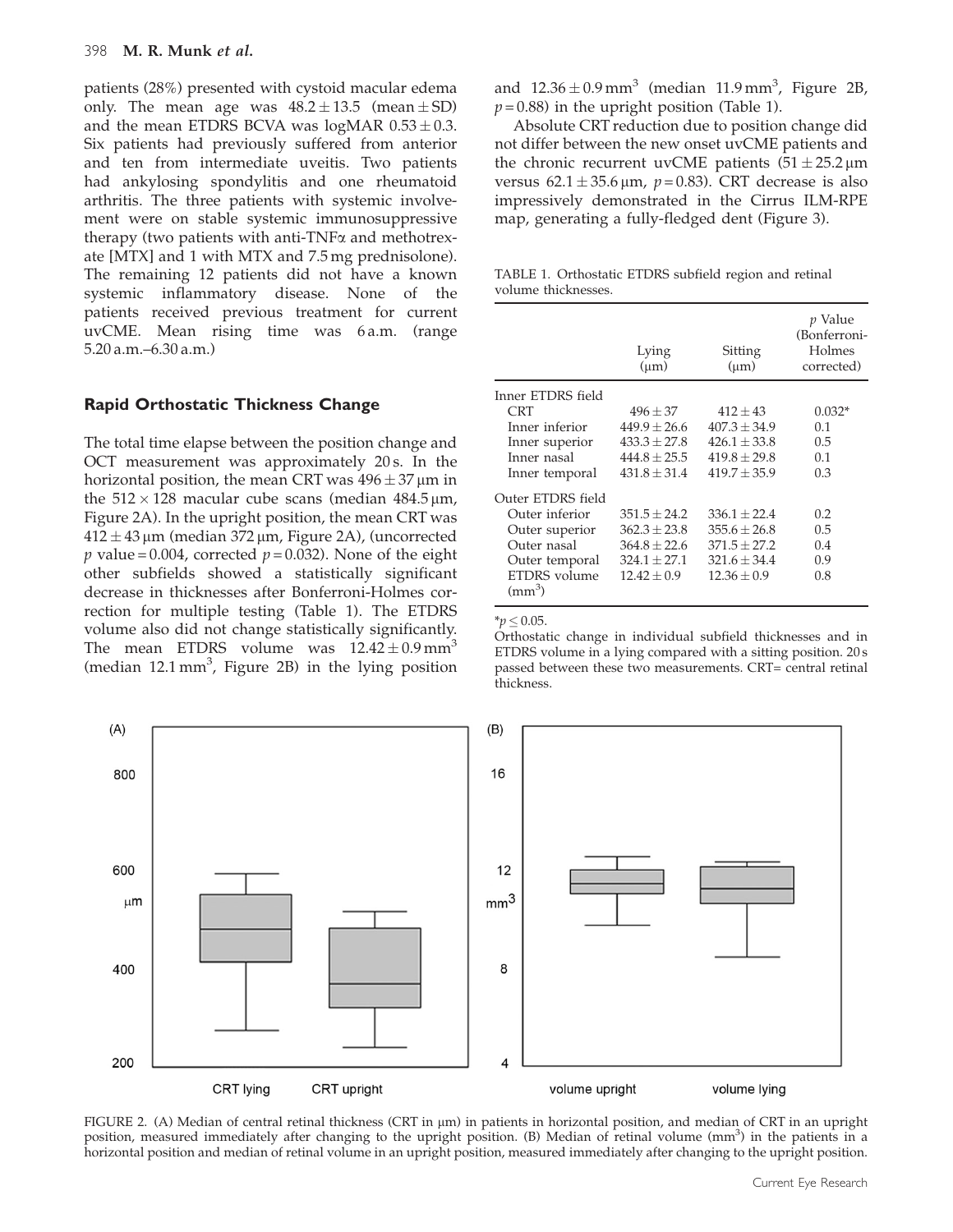<span id="page-5-0"></span>

FIGURE 3. An example of the fast orthostatic thickness decrease within 20s. The affected left eye was initially scanned with the patient in a side lying position with the nerve head turned 90° clockwise. Afterwards, a scan was performed as fast as possible in sitting position. In the ETDRS subfields the fast thickness change within the subfields, especially the statistically significant decrease in the central subfield, is visible. Accordingly, this decrease is visible in the ILM-RPE map, generating an impressive fully-fledged dent.

TABLE 2. ETDRS subfield region and volume thicknesses within 12 h.

| 8 a.m.            | 12 p.m.          | 4 p.m.           | 8 p.m.           | p Value (ANOVA) |
|-------------------|------------------|------------------|------------------|-----------------|
|                   |                  |                  |                  |                 |
| $559 \pm 35$      | $533 \pm 36$     | $538 \pm 32$     | $551 \pm 38$     | $0.01**$        |
| $497.8 \pm 33.2$  | $487.0 \pm 31.4$ | $468.5 \pm 26.3$ | $465.2 \pm 23.6$ | 0.1             |
| $459.3 \pm .40.3$ | $455.7 \pm 38.1$ | $451.3 \pm 25.8$ | $450.6 \pm 26.9$ | 0.3             |
| $475.7 \pm 31.4$  | $464.9 + 31.4$   | $461.2 + 24.4$   | $474.4 + 26.2$   | 0.5             |
| $480.5 \pm 27.2$  | $462.5 \pm 33.7$ | $463.0 + 26.3$   | $464.0 \pm 30.3$ | 0.2             |
|                   |                  |                  |                  |                 |
| $402.0 \pm 36.3$  | $396.3 + 34.9$   | $386.1 \pm 27.7$ | $364.8 \pm 22.6$ | 0.1             |
| $375.4 \pm 33.1$  | $379.8 \pm 30.5$ | $367.5 \pm 25.4$ | $388.4 \pm 29.6$ | 0.5             |
| $397.9 \pm 26.5$  | $392.6 \pm 28.7$ | $381.2 \pm 23.3$ | $395.6 \pm 24.7$ | 0.4             |
| $378.5 \pm 2.9$   | $372.6 + 24.9$   | $356.4 + 18.4$   | $355.6 \pm 19.5$ | 0.1             |
| $10.64 \pm 1.1$   | $10.56 \pm 1.4$  | $10.2 \pm 1.1$   | $10.17 \pm 1.1$  | 0.2             |
|                   |                  |                  |                  |                 |

Diurnal change in individual subfield and ETDRS volume thicknesses within 12 h measured at 8 a.m., 12 p.m., 4 p.m. and 8 p.m. CRT= central retinal thickness. \*\* $p \le 0.01$ .

## Diurnal Thickness Change

In addition to the fast orthostatic regulation, we analyzed the changes of retinal thickness during the day, from 8 a.m. to 8 p.m. When evaluated by repeated-measures ANOVA, CRT showed a statistically significant decrease compared with  $559 \pm 35\,\upmu$ m at 8 a.m. (12 p.m. 533  $\pm$ 4 p.m. 538  $\pm$  32, 8 p.m.551  $\pm$  38, p = 0.01), whereas changes

of the ETDRS volume  $(p=0.2)$  and other ETDRS subfields were not statistically significant (Table 2). The diurnal course of CRT is shown in [Figure 4](#page-6-0). As pictured, most of the thickness change occurred between 8 a.m. and 12 p.m.

Mean diurnal CRT-decrease from 8 a.m. to 8 p.m. of new onset uvCME and chronic-recurrent uvCME did not differ (14.3 $\pm$ 6.6 versus 19.7 $\pm$ 4.7,  $p = 0.57$ ).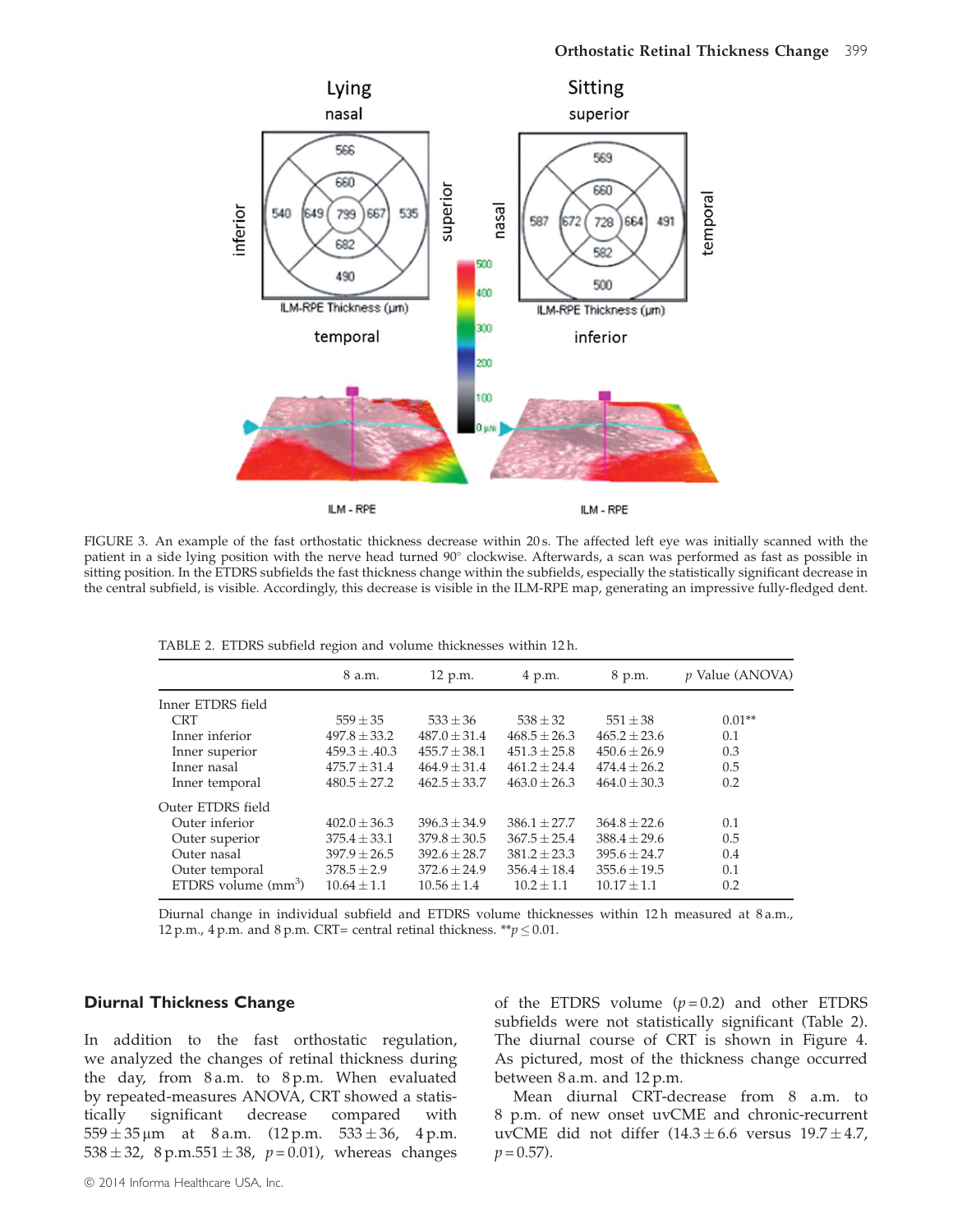<span id="page-6-0"></span>

FIGURE 4. Mean scaled diurnal changes of central retinal thickness (CRT) over 12 h between 8 a.m. and 8 p.m. Data from each timepoint for each subject were summed and divided by the mean value. Consequently, not the mean of the different time-points, but the diurnal course was evaluated and the decrease in CRT is visible.

## **DISCUSSION**

In the present study, we demonstrated a fast decrease up to 20% in CRT without a significant decrease in total retinal thickness within seconds after a change from a lying to an upright position. We also found a diurnal decrease of about 4% from 8 a.m. to 8 p.m. with a peak before midday.

## Diurnal Fluid Mobility and Thickness **Decrease**

A diurnal decrease in retinal thickness, especially in CRT, has been shown in previous studies of  $DME$ .<sup>[5,9](#page-7-0)[,10](#page-8-0)</sup> The present study used SD-OCT to evaluate diurnal changes, ETDRS subfield thickness and ETDRS volume in uvCME patients. Our data confirm the previous assumptions that orthostatic and hydrostatic pressures may play a major role in the diurnal CRT decrease and fluid (re-) distribution. $4,5,9$  As has been noted before we also observed a remarkable CRT decrease in the morning between 8 a.m. and 12 p.m., supporting the important role of the orthostatic pressure on retinal thickness. Also the failure of retinal artery contraction, previously described in DME, leading to an increase in the ocular perfusion pressure in recumbent position, might be responsible for the increased CRT value in the morning.<sup>[11,12](#page-8-0)</sup> Other factors which might be associated with this diurnal change have already been evaluated in previous studies: Cortisone levels and serum osmolality seem

to influence CRT in CME, whereas light intensity, aldosterone concentrations, HbA1c and blood pressure showed no apparent influence. Arterial blood pressure as a confounding factor is a controversial discussion.<sup>[10](#page-8-0),13-15</sup>

Most previous studies investigated central thickness, but the evaluation and the use of OCT-devices were heterogeneous. Nevertheless, each study reported some kind of diurnal central thickness decrease.[6,9](#page-7-0)[,13–16](#page-8-0) Only a few studies evaluated paraf-oveal diurnal thickness changes beside CRT,<sup>[10,13,15,16](#page-8-0)</sup> and only Polito et al. evaluated diurnal changes in ETDRS subfields in  $CME$ <sup>[5](#page-7-0)</sup>. Thus, Polito et al.'s results seem most comparable to our findings. They found a statistically significant diurnal thickness decrease in 7 of the 9 ETDRS subfields of nine patients with DME greater than  $300 \,\mu m$ <sup>[5](#page-7-0)</sup> Macula thicknesses with a CRT $<$ 300 µm did not decrease significantly.<sup>[5](#page-7-0)</sup> In our study all nine ETDRS subfields showed increased thickness values compared with the ETDRS subgrid thicknesses of healthy eyes evaluated in a previous study and each patient had an initial  $CRT > 300 \mu m$ .<sup>[17](#page-8-0)</sup> However, while CRT changed statistically significantly, the other subfields and retinal volume did not significantly change. The differences between our results and those of that study might be due to the different imaging devices used and their different segmentation algorithm.<sup>[18](#page-8-0)</sup> Polito et al. used Stratus OCT and in our study Spectralis<sup>TM</sup> OCT was used. The time-domain OCT (TD-OCT) uses six radial scans and thus examines only 5% of the macula. The retinal volume is then extrapolated between the six radial scans. A difference in retinal thickness outcome between these two devices seems therefore reasonable and was already reported in previous studies.<sup>[19,20](#page-8-0)</sup>

#### Rapid Orthostatic Fluid Mobility

Starling's law has been discussed as a possible factor for diurnal thickness decrease.<sup>[14](#page-8-0)</sup> Capillary tonicity, blood hydrostatic pressure, blood colloid osmotic pressure, interstitial fluid hydrostatic pressure, interstitial fluid colloid pressure and vascular permeability generate an equilibrium. Additionally due to possible failure of arterial blood flow control (so far described in DME), supplementary extracellular fluid accumulate in recumbent position due to increased ocular perfusion pressure.<sup>11,12</sup> According to these factors, the retinal capillary intravasal hydrostatic pressure would decrease and reduce fluid leakage in standing pos-ition.<sup>[14](#page-8-0)</sup> Our findings demonstrate CRT decrease without statistically significant changes in ETDRS volume. Hence, additional mechanisms causing local thickness changes in CME seem possible. Eventually, a continuous reallocation of intraretinal and subretinal fluid occurs due to changed orthostatic conditions and gravity, while a stable oncotic pressure and osmotic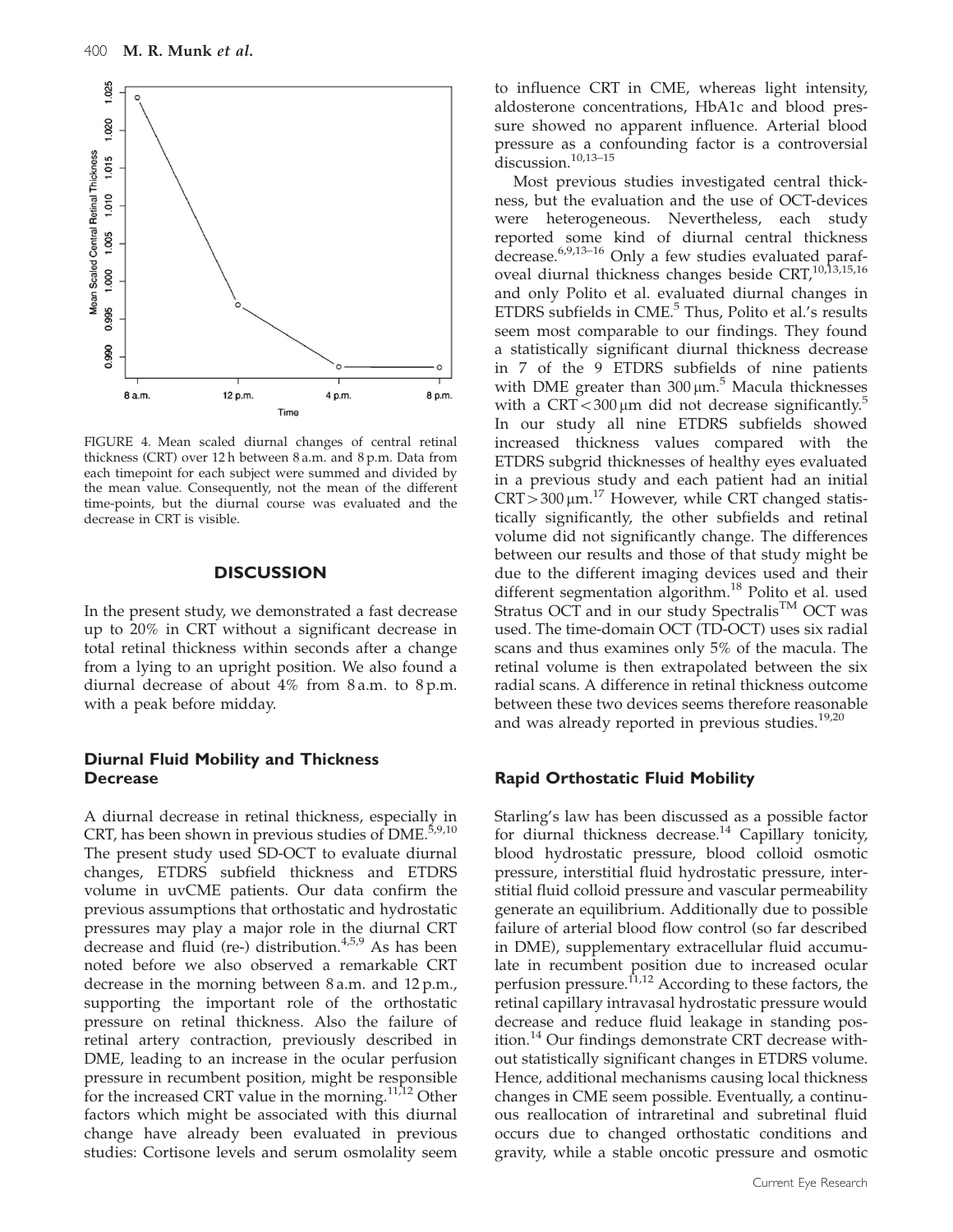<span id="page-7-0"></span>gradient, built up by continuously leaking albumin, stabilizes and maintains retinal volume.<sup>[21](#page-8-0)</sup> It has been proposed that a single cystic space rather than multiple cysts delineated by tissue structures exists in CME.<sup>[22](#page-8-0)</sup> Since intraretinal fluid interconnects, intraretinal fluid may simply redistribute with rapid changes of position. Also, subretinal fluid may simply shift according to gravity and orthostatic conditions. Unfortunately only macular thickness and volume can be examined, precluding detection of possible thickness changes in the retinal periphery. The shift/ re-shift of fluid from outside the ETDRS-subgrid may also hide possible significant thickness changes due to position change, especially in the bottommost subgrids.

Orthostatic regulatory mechanisms such as activation of the sympathetic nerves by stimulation of baroreceptors in the carotid sinus and aortic arch, due to reduced venous return and decreased cardiac output and inhibition of parasympathetic nerves prevent hypotension during positional changes. This positive sympathomimetic activation leads to temporal inotropic and chronotropic heart activation and vasoconstriction. Stroke volume can decline up to 40% during positional changes. Retinal circulation is lacking autonomic nervous innervation, $^{23}$  $^{23}$  $^{23}$  thus immediate reduction of retinal blood flow due to the change of position may be insufficiently compensated by vasoconstriction. Beside the lack of autonomic nervous innervation, impaired autoregulation may also contribute to a fast change in CRT in uvCME. Hence, insufficient orthostatic reaction lacking adequate retinal arterial diameter increase and vein diameter decrease,<sup>11,12</sup> which was described in DME may also occur in uvCME. This may lead then to reduced intravasal hydrostatic pressure and therefore, reduced retinal thickness. In summary, the lack of autonomic innervation, reallocation of fluid, gravity and Starling's law may be involved in this fast central thickness decrease. But what happens after this fast 20% thickness decrease? We have already begun to examine the distribution of fluid after this fast decrease in more detail. Redistribution of fluid (and therefore CRT increase) seems to be as fast as the orthostatic phenomenon, but more observations are needed and the orthostatic and hydrostatic factors involved are under investigation. Longer follow-up of retinal-thickness in the recumbent position, in addition to the upright position, is also warranted to determine further retinal thickness changes in the ETDRS-subgrid in horizontal position.

Based on previous studies, and on the mechanisms discussed above, we assume that DME as well as CME due to retinal vein occlusion behave similarly. However, further evaluation is warranted to determine whether retinal thickness in neovascular age-related macular degeneration is also subject to fluctuation according to daytime, orthostasis and

gravitation. Limitation of our study may be the limited sample size, making it difficult to explain possible changes in the ETDRS subfield. Examination of blood pressure while patients changed their position from lying to sitting was not possible, due to the nature of the study, i.e. investigating OCT-changes in the shortest possible interval between lying and upright position. Patients with autonomic dysfunctions may therefore not have been detected and such patients could react differently after orthostatic position changes; however, none of our patients indicated orthostatic symptoms.

So far, the dynamics of extracellular fluid in CME is poorly understood and needs further evaluation. In the meantime, patient population (walk-in patients versus hospitalized predominantly lying patients) and previous waiting position should be considered when interpreting retinal thickness in clinical practice.

## ACKNOWLEDGEMENTS

The authors want to thank Prof. Dr Lee Jampol, Dr Rene Rückert and Elise Langdon-Neuner for their continuous support and careful reviews of the manuscript.

## DECLARATION OF INTEREST

The authors indicate no financial support or financial or proprietary conflict of interest.

## **REFERENCES**

- 1. Johnson MW. Etiology and treatment of macular edema. Am J Ophthalmol 2009;147:11–21.
- 2. Rothova A. Inflammatory cystoid macular edema. Curr Opin Ophthalmol 2007;18:487–492.
- 3. Sternberg Jr. P, Fitzke F, Finkelstein D. Cyclic macular edema. Am J Ophthalmol 1982;94:664–669.
- 4. Frank RN, Schulz L, Abe K, Iezzi R. Temporal variation in diabetic macular edema measured by optical coherence tomography. Ophthalmology 2004;111:211–217.
- 5. Polito A, Del Borrello M, Polini G, Furlan F, Isola M, Bandello F. Diurnal variation in clinically significant diabetic macular edema measured by the Stratus OCT. Retina 2006;26:14–20.
- 6. Gupta B, Grewal J, Adewoyin T, Pelosini L, Williamson TH. Diurnal variation of macular oedema in CRVO: prospective study. Graefes Arch Clin Exp Ophthalmol 2009;247:593–596.
- 7. Jabs DA, Nussenblatt RB, Rosenbaum JT. Standardization of uveitis nomenclature for reporting clinical data. Results of the First International Workshop. Am J Ophthalmol 2005;140:509–516.
- 8. Ferris 3rd FL, Kassoff A, Bresnick GH, Bailey I. New visual acuity charts for clinical research. Am J Ophthalmol 1982; 94:91–96.
- 9. Danis RP, Glassman AR, Aiello LP, Antoszyk AN, Beck RW, Browning DJ, et al. Diurnal variation in retinal